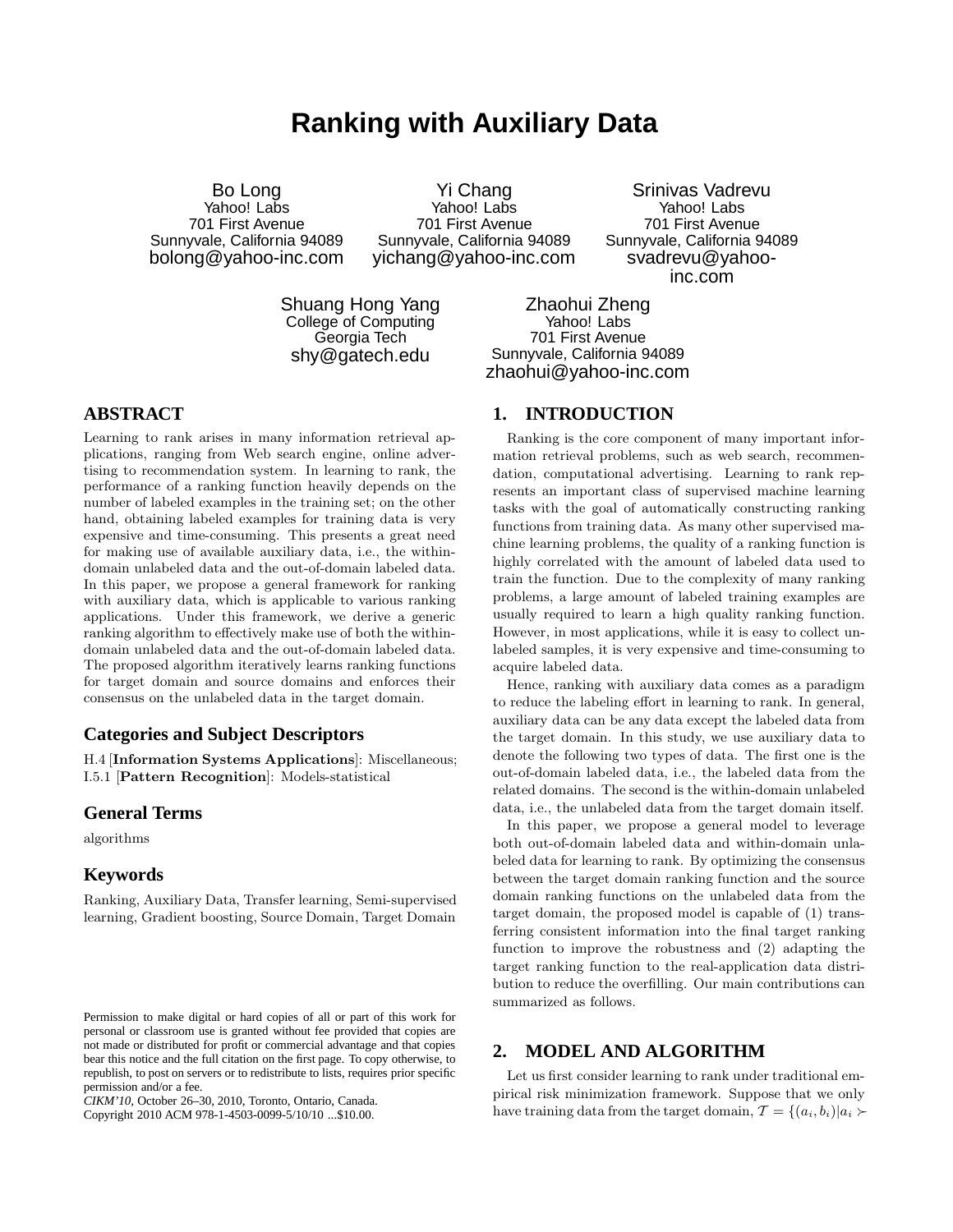$b_i\}_{i=1}^n$ , where  $a_i, b_i \in \mathbb{R}^d$  denote the feature vectors for query-document examples and  $a_i \succ b_i$  denotes that  $a_i$  is preferred over  $b_i$ , i.e.,  $a_i$  should be ranked higher than  $b_i$ . Without loss of generality, here we assume that the input is in the form of pairwise preference, since absolute relevant judgement data and listwise preference data can be easily transformed into the pairwise preference data.

Then, we formulate the problem of learning ranking functions as computing a ranking function  $h \in \mathcal{H}$ , where  $\mathcal H$  is a given function class, such that  $h$  match the set of preferences, i.e.,  $h(a_i) > h(b_i)$ , if  $a_i > b_i$ ;  $i = 1, 2, ..., n$ , as much as possible. Given a loss function  $l$  to measure the preference match, we have the following empirical risk objective function,

$$
\tilde{\mathcal{R}}(h) = \frac{1}{n} \sum_{i=1}^{n} l(h(a_i), h(b_i))
$$
\n(1)

Under the conventional risk minimization, if the training data sample size *n* is small, the empirical risk  $\tilde{\mathcal{R}}(h)$  is not a reliable estimate of the true risk  $\mathcal{R}(h)$  and we cannot expect to obtain a good estimation of the target function h.

In the ranking with auxiliary data setting, besides a small set of labeled data from the target domain  $\mathcal T$ , we have additional labeled data from m source domains,

$$
S^{(j)} = \{ (a_i^{(j)}, b_i^{(j)}) | a_i^{(j)} \succ b_i^{(j)} \}_{i=1}^{n_j}
$$
 (2)

for  $j = 1, 2, ..., m$ , and a large amount of unlabeled data from the target domain,  $\mathcal{U} = \{(c_i, d_i)\}_{i=1}^{n_u}$ . For convenience, we still put the unlabeled data in the format of pairs, even we do not have the pairwise preference label information.

Now the goal is to use  $S^{(j)}$  and  $\mathcal{U}^{(j)}$  to help learn the ranking function h. To achieve this goal, we need to incorporate useful information from  $\mathcal{S}^{(j)}$  and  $\mathcal{U}^{(j)}$  into h. For the out-of-domain data  $\mathcal{S}^{(j)}$ , it is difficult to directly measure how useful they are, since it is difficult to measure how difference between the true distributions of the source domains and the true distribution of the target domain. However, intuitively, if we have an optimal ranking function  $h^{(j)}$ based on  $\mathcal{U}^{(j)}$ , then the performance of  $h^{(j)}$  on the target domain will provide a reasonable indication of the usefulness of  $\mathcal{S}^{(j)}$ . For example, if a optimal ranking function from English Web search domain provides just a random guess of the ranking on another language domain, we cannot expect too much usefulness of the English domain for this target domain. This enlightens us that one way to extract useful information from source domains  $\mathcal{S}^{(j)}$  is through the ranking function  $h^{(j)}$ . For the within-domain data, the most advantage is that they can provide a data distribution very close to the real application data to which the learned ranking function  $h$  will be applied to.

Based on the above observations, we propose the following model to learn the ranking function  $h$  with auxiliary data,

$$
\tilde{\mathcal{R}}(h,\{h^{(j)}\}_{j=1}^{n_j}) = \alpha \sum_{i=1}^{n} l(h(a_i),h(b_i)) +
$$

$$
\sum_{j=1}^{m} \beta^{(j)} \sum_{i=1}^{n_j} l(h^{(j)}(a_i^{(j)}), h^{(j)}(b_i^{(j)})) +
$$
  

$$
\gamma \sum_{j=1}^{m} \sum_{i=1}^{n_u} l(h(c_i), h(d_i), h^{(j)}(c_i), h^{(j)}(d_j)),
$$
  
(3)

where  $\alpha$ ,  $\beta^{(j)}$ , and  $\gamma$  are non-negative constants that denote weights for each components. The first component is based on the labeled data from the target domain  $T$ ; the second component is based on the labeled data from the source domain  $\mathcal{S}^{(j)}$ ; the third component aims to enforce the target domain ranking function  $h$  and the source domain ranking functions  $h^{(j)}$  to be "consensus" on the unlabeled data U under the loss function  $l$  (here we overload the notation  $l$ for simplicity). The intuition behind this model formulation is that if h and  $h^{(j)}$  predict "consistent" ranking on the unlabeled examples that consist of a representative sample of real application data, then  $h$  is more likely predict correct ranking on the real application data, since h obtains more "confidence"in those real application examples during training process with the help from the source domain ranking functions  $h^{(j)}$ .

Another important issue is how to design the loss function l. We propose following loss functions for the ranking with auxiliary data model in (3).

For the labeled data T and  $\mathcal{S}^{(j)}$ , we use the following loss function,

$$
l(h(a_i), h(b_i)) = \frac{1}{2}(max\{0, h(b_i) - h(a_i)\})^2.
$$
 (4)

The motivation is that for a labeled pair  $a_i \succ b_i$ , if h matches the given preference, i.e.,  $h(a_i) > h(b_i)$ , then h incurs no cost on the pair, otherwise the cost is given by  $(h(b_i) - h(a_i))^2$ .

For the unlabeled data  $U$ , the loss function l is to measure the consistence between h and  $h^{(j)}$ . We use the following function,

$$
l(h(c_i), h(d_i), h^{(j)}(c_i), h^{(j)}(d_i))
$$
  
=  $\frac{1}{2} (max\{0, h(d_i) - h(c_i)\})^2 \mathbf{I}(h^{(j)}(c_i) > h^{(j)}(d_i))$   
+  $\frac{1}{2} (max\{0, h(c_i) - h(d_i)\})^2 \mathbf{I}(h^{(j)}(c_i) \le h^{(j)}(d_i)),$  (5)

where I is an indicator function such that

$$
\mathbf{I}(h^{(j)}(c_i) > h^{(j)}(d_i)) = \begin{cases} 1 & \text{if } h^{(j)}(c_i) > h^{(j)}(d_i), \\ 0 & \text{else.} \end{cases}
$$
(6)

For loss function in (5), if h and  $h^{(j)}$  predict the same order of preference for the pair  $(c_i, d_i)$ , the loss is 0; otherwise, the loss is given by  $(h(c_i) - h(d_i))^2$ .

Furthermore, to avoid constant solution, we revise the loss functions to include a margin,

$$
l(h(a_i), h(b_i)) = \frac{1}{2}(max\{0, h(b_i) - h(a_i) + \tau\})^2, (7)
$$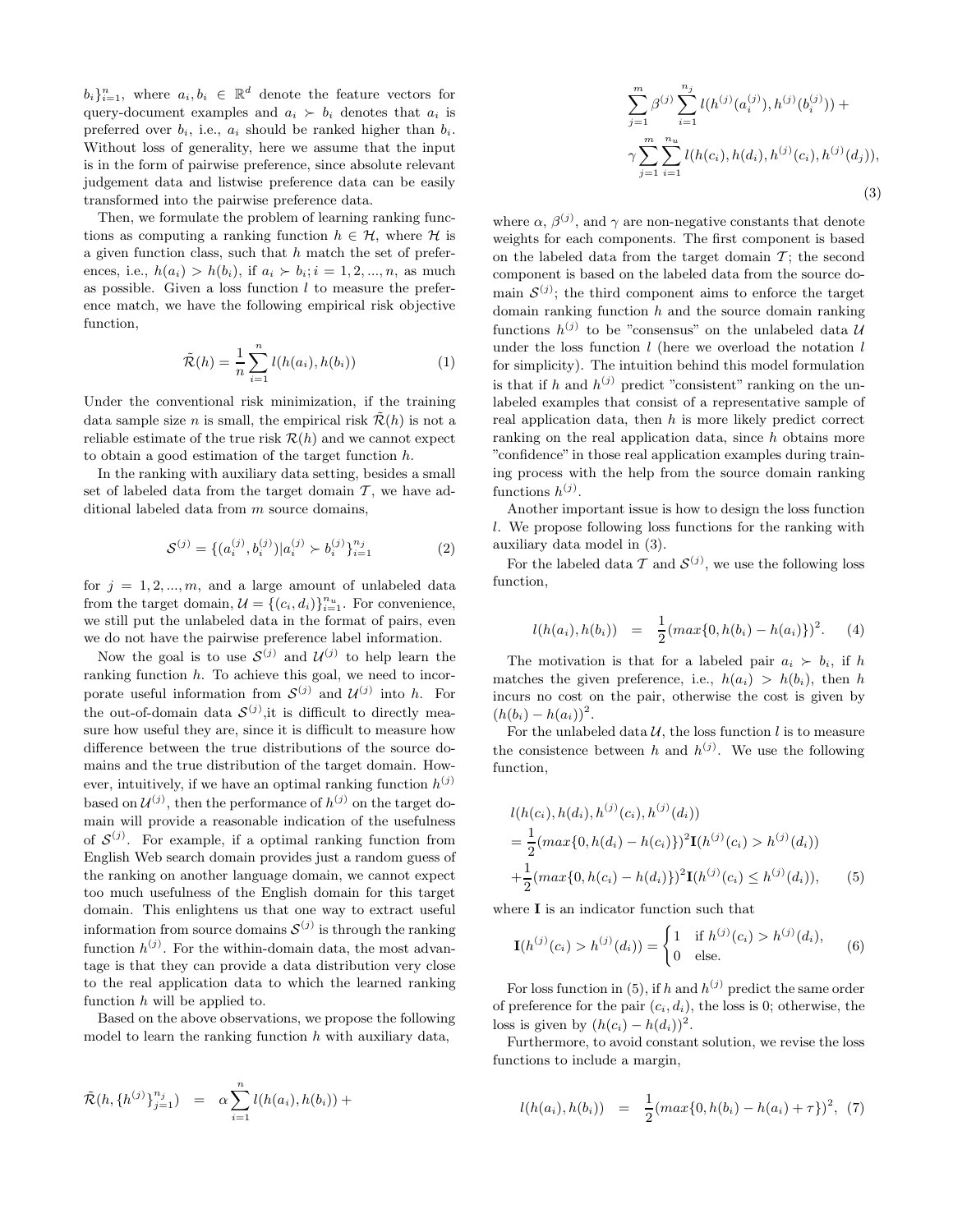and

$$
l(h(c_i), h(d_i), h^{(j)}(c_i), h^{(j)}(d_i))
$$
  
=  $\frac{1}{2} (max\{0, h(d_i) - h(c_i) + \tau\})^2 \mathbf{I}(h^{(j)}(c_i) > h^{(j)}(d_i))$   
+  $\frac{1}{2} (max\{0, h(c_i) - h(d_i) + \tau\})^2 \mathbf{I}(h^{(j)}(c_i) \le h^{(j)}(d_i)),$  (8)

where  $0 < \tau \leq 1$  is a constant.

Under the above model formulation, we we adopt a functional gradient boost approach [2] to derive a gradient boosting algorithm, Ranking with Auxiliary Data (RAD).

#### **3. EXPERIMENTAL EVALUATION**

As a generic ranking algorithm, RAD can be applied to different ranking applications with different base learners. In this section, we apply RAD to Web search data with a popular base learner, regression tree, to demonstrate the properties and effectiveness of RAD.

We compare our algorithms with the following fourth approaches. The first one is the baseline approach using the target domain data only (called TD). The second one is another baseline approach simply using the source domain data (called SD) only. The third ones is an effective transfer learning algorithm based on Optimal Combination of source domain data and target domain data (called OC) [1, 3]. The fourth one is a state-of-the-art ranking approach using unlabeled data based on Self-Training (ST) [4].

We use Web search data from a commercial search engine. In the data, each query-document example is represented by a feature vector. Those query-document examples are originally labeled using a five-grade labeling scheme: {Bad, Fair, Good, Excellent, Perfect}. We then transform them into pairwise preference data. We select to use four domains corresponding to four different countries/languages, one for the target domain T1 and three for the source domains, S1, S2, and S3. The target domain T1 has 78,836 examples; each of source domains S1, S2, and S3 has about 20k examples. We randomly divide T1 into three subsets, about 10% for labeled data  $\mathcal T$ , about 80% for unlabeled data $\mathcal U$ , about 10% hold on for test.

For the performance measure for ranking models, we select to use Discounted Cumulative Gain (DCG), which has been widely used to assess ranking quality in the context of search engines. Specifically, we use DCG-k, since users of a search engine are only interested in the top-k results of a query rather than a sorted order of the entire document collection. In this study, we select k as 5. For every experimental setting, 10 runs are repeated and in each run the target domain data set is randomly divided into the three subsets as mentioned before. The average DCG of 10 runs is reported for each experiment setting.

The ratio of weight coefficients  $\alpha$  and  $\beta$  controls relative weight of unlabeled data w.r.t the labeled data in the target domain. Intuitively, this ration is important, since it is directly affect training of the ranking function  $h$ . On the other hand, the weight coefficients  $\beta^{(j)}$  does not directly affect the training of h. In fact, in our experiments we observe that the result is not sensitive to  $\beta^{(j)}$ .



Figure 1: Effect of relative weight of unlabeled data against the total weight of labeled data and unlabeled data in the target domain.

Hence, we carry out experiments to show how relative weight of unlabeled data affects the performance of resulting h. We fix source domain data set as data set S1 and change the ratio of  $\frac{\alpha}{\alpha+\beta}$ , i.e, the relative weight of unlabeled data against all the data in the target domain as shown in the X axis in Figure 1. We test the learned  $h$  on both unlabeled data set and hold-out data set. Test on unlabeled data evaluate effectiveness of transduction learning, i.e., ranking examples we can observe before we start training process. This corresponds to real applications such that off-line ranking of very import query-documents. Test on hold-out data set evaluates the effectiveness of ranking on new examples. Those two types of two test results correspond to two curves in Figure 1.

Figure 1 shows that the relative weight of the unlabeled data is not monotonically related to the performance. The possible explanation for this is that unlabeled data have both useful information and noisy information; when weigh of unlabeled data reaches certain point, more noisy information will be transferred into  $h$  and hence leads to performance decrease. For example, at the extreme case that relative weigh of unlabeled is 1, i.e., the training data for  $h$  are just all the unlabeled data with pseudo-labels from the source domain function; hence inaccurate information from the source domain function will be transfered into  $h$ . We observe that when relative weight equals to 0.3, the best performance is archived. In all the following experiments, we use 0.3 this optimal relative weigh.

we also observe that performance of  $h$  on the unlabeled data is better than on the hold-out data. This verifies a part of our model assumption that the more similar distribution of unlabeled data is as the distribution of future new examples, the more useful information the ranking function h can obtain from unlabeled data. Test on unlabeled data simulates the idea case that the distribution of the unlabeled data is exactly the same as the distribution of the test data. Hence, test on unlabeled data should provide better (or at least equal in the case that unlabeled and hold-out data hap-